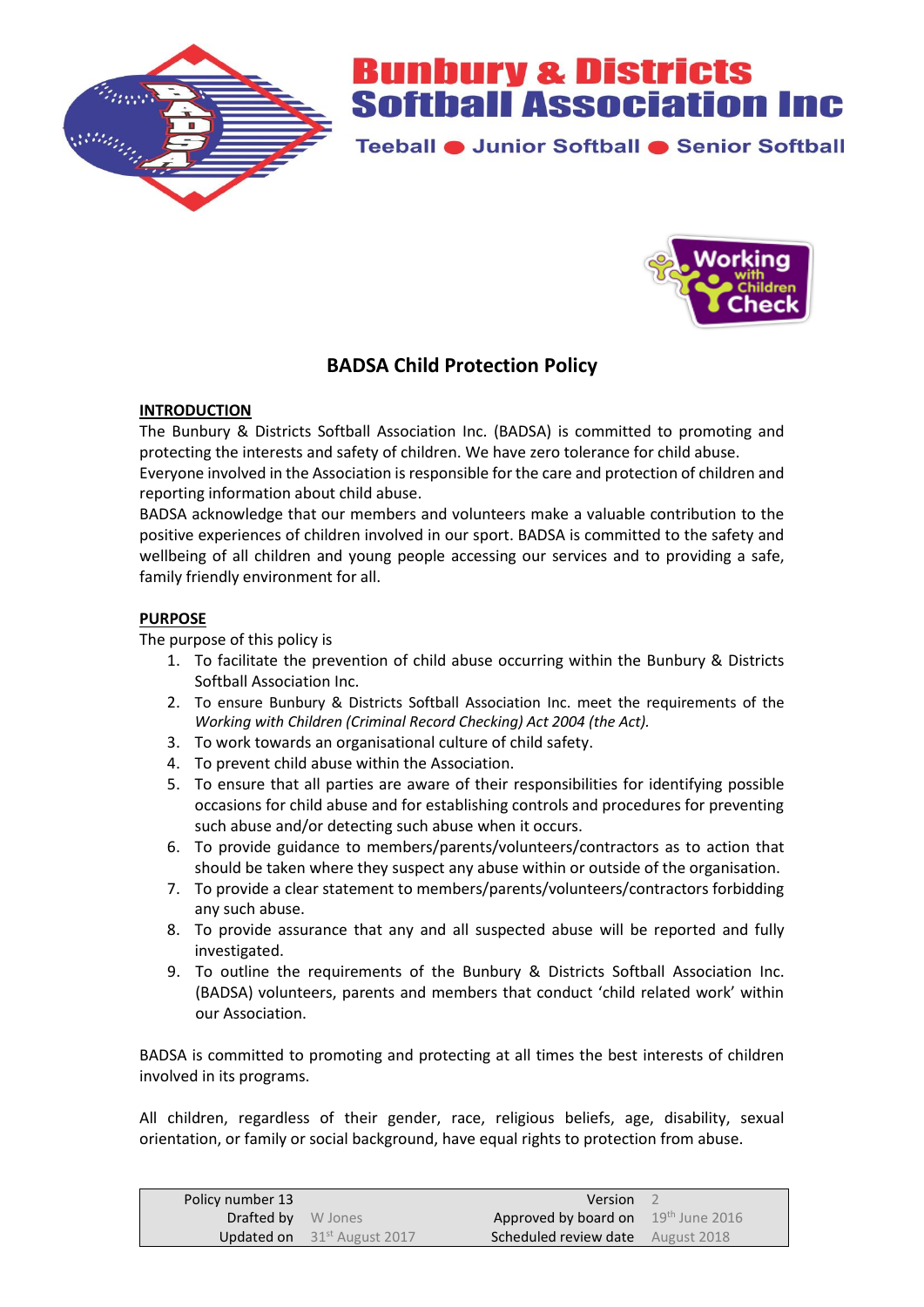

Teeball · Junior Softball · Senior Softball

BADSA adopt a **zero tolerance** attitude towards child abuse.

Everyone involved in the BADSA is responsible for the care and protection of the children within our care and reporting information about suspected child abuse.

Child protection is a shared responsibility between all employees, workers, contractors, associates, and members of the Bunbury & Districts Softball Association community

BADSA will consider the opinions of children and use their opinions to develop child protection policies.

BADSA supports and respects all children, parents, staff and volunteers.

The Association is committed to the cultural safety of Aboriginal children, and those from culturally and/or linguistically diverse backgrounds, and to providing a safe environment for children living with a disability.

If any person believes a child is in immediate risk of abuse, telephone 000.

#### **RESPONSIBILITIES**

The **Board** of Bunbury & Districts Softball Association has ultimate responsibility for the detection and prevention of child abuse and is responsible for ensuring that appropriate and effective internal control systems are in place. The Board is also responsible for ensuring that appropriate policies and procedures and a Child Protection Code of Conduct are in place.

The **President** of Bunbury & Districts Softball Association is responsible for:

- Dealing with and investigating reports of child abuse;
- Ensuring that all members, contractors, and volunteers are aware of relevant laws, organisational policies and procedures, and the organisation's Code of Conduct;
- Ensuring that all adults within the BADSA community are aware of their obligation to report suspected sexual abuse of a child in accordance with these policies and procedures;
- Ensuring that all members, contractors and volunteers are aware of their obligation to observe the Code of Conduct (particularly as it relates to child safety);
- Providing support for members, contractors and volunteers in undertaking their child protection responsibilities.

All **Board** members and **Coaches** must ensure that they:

- Promote child safety at all times;
- Assess the risk of child abuse within their area of control and eradicate / minimise any risk to the extent possible;
- Educate others about the prevention and detection of child abuse; and
- Facilitate the reporting of any inappropriate behaviour or suspected abusive activities.

| Policy number 13          |                                         | Version                                  |  |
|---------------------------|-----------------------------------------|------------------------------------------|--|
| <b>Drafted by</b> W Jones |                                         | Approved by board on 19th June 2016      |  |
|                           | <b>Updated on</b> $31^{st}$ August 2017 | <b>Scheduled review date</b> August 2018 |  |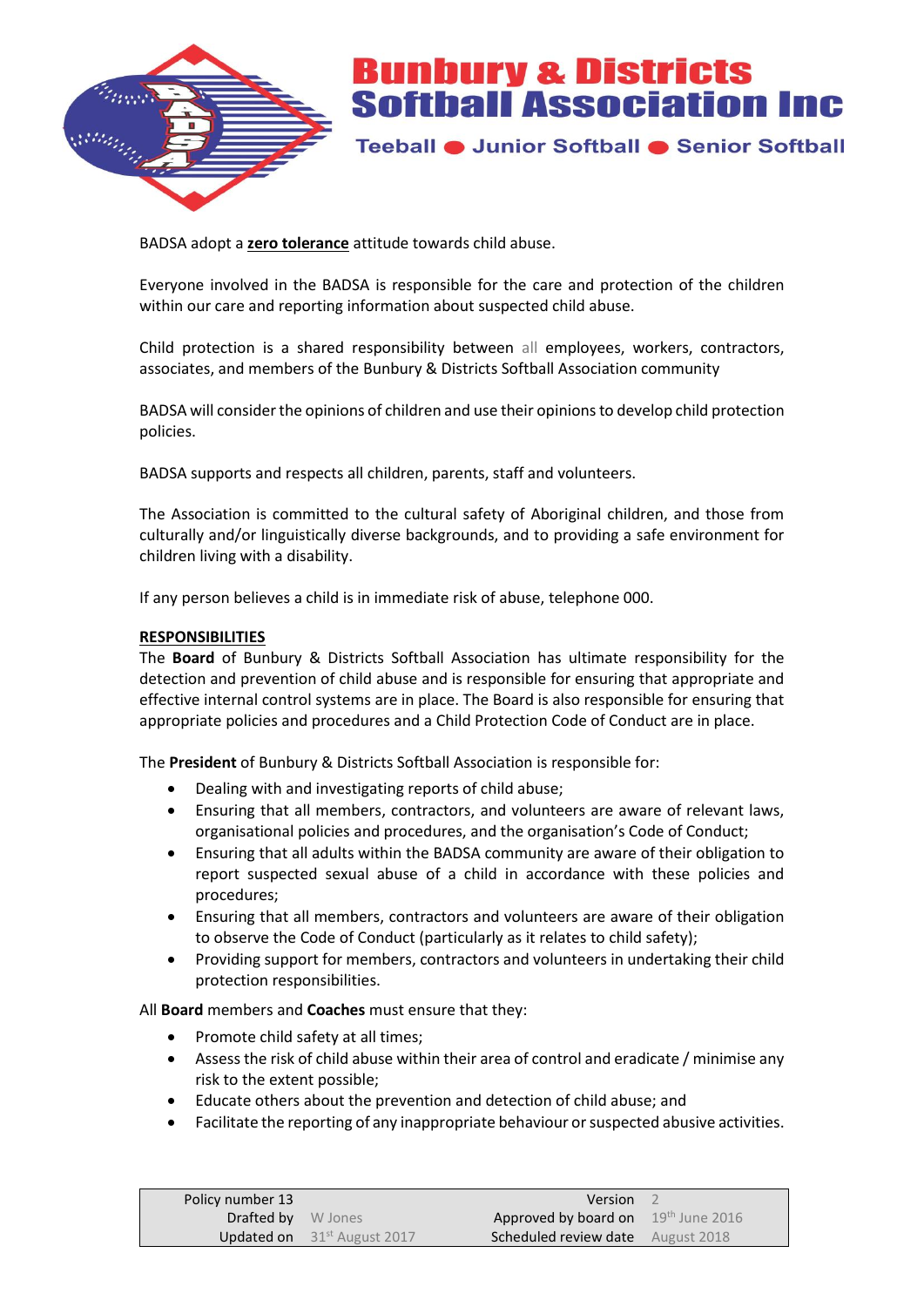

Teeball · Junior Softball · Senior Softball

The Board of Management should be familiar with the types of abuse that might occur within their area of responsibility and be alert for any indications of such conduct.

All **staff/volunteers/contractors** share in the responsibility for the prevention and detection of child abuse, and must:

- Familiarise themselves with the relevant laws, the Code of Conduct, and BADSA's policy and procedures in relation to child protection, and comply with all requirements;
- Report any reasonable belief that a child's safety is at risk to the relevant authorities (such as the police and / or the state-based child protection service) and fulfil their obligations as mandatory reporters;
- Report any suspicion that a child's safety may be at risk to any Board member (or, if the Board member is involved in the suspicion, directly to the President); and
- Provide an environment that is supportive of all children's emotional and physical safety.

#### **DEFINITIONS**

A **CHILD** is defined as any person under the age of eighteen (18) years.

**Child related work** (whether paid or unpaid), for the purposes of this policy includes but is not limited to any activity that involves or is likely to involve contact (physical contact, oral or written communication or electronic communication) with a child such as coaching, tuition, accommodation of a child (e.g. billeting of child players, (overnight camps or overnight stays, transportation services specifically for children or other such Association sanctioned children activities.

**Child protection** means any responsibility, measure or activity undertaken to safeguard children from harm.

**Child abuse** means all forms of physical abuse, emotional ill-treatment, sexual abuse and exploitation, neglect or negligent treatment, commercial (e.g. for financial gain) or other exploitation of a child and includes any actions that results in actual or potential harm to a child.

**Child sexual assault** is any act which exposes a child to, or involves a child in, sexual processes beyond his or her understanding or contrary to accepted community standards. Sexually abusive behaviours can include the fondling of genitals, masturbation, oral sex, vaginal or anal penetration by a penis, finger or any other object, fondling of breasts, voyeurism, exhibitionism, and exposing the child to or involving the child in pornography. It includes child grooming, which refers to actions deliberately undertaken with the aim of befriending and establishing an emotional connection with a child to lower the child's inhibitions in preparation for sexual activity with the child.

**Parent** is defined as follows:

as the mother, father, stepfather, stepmother of the child; or

| Policy number 13          |                                      | Version                                  |  |
|---------------------------|--------------------------------------|------------------------------------------|--|
| <b>Drafted by</b> W Jones |                                      | Approved by board on 19th June 2016      |  |
|                           | <b>Updated on</b> $31st$ August 2017 | <b>Scheduled review date</b> August 2018 |  |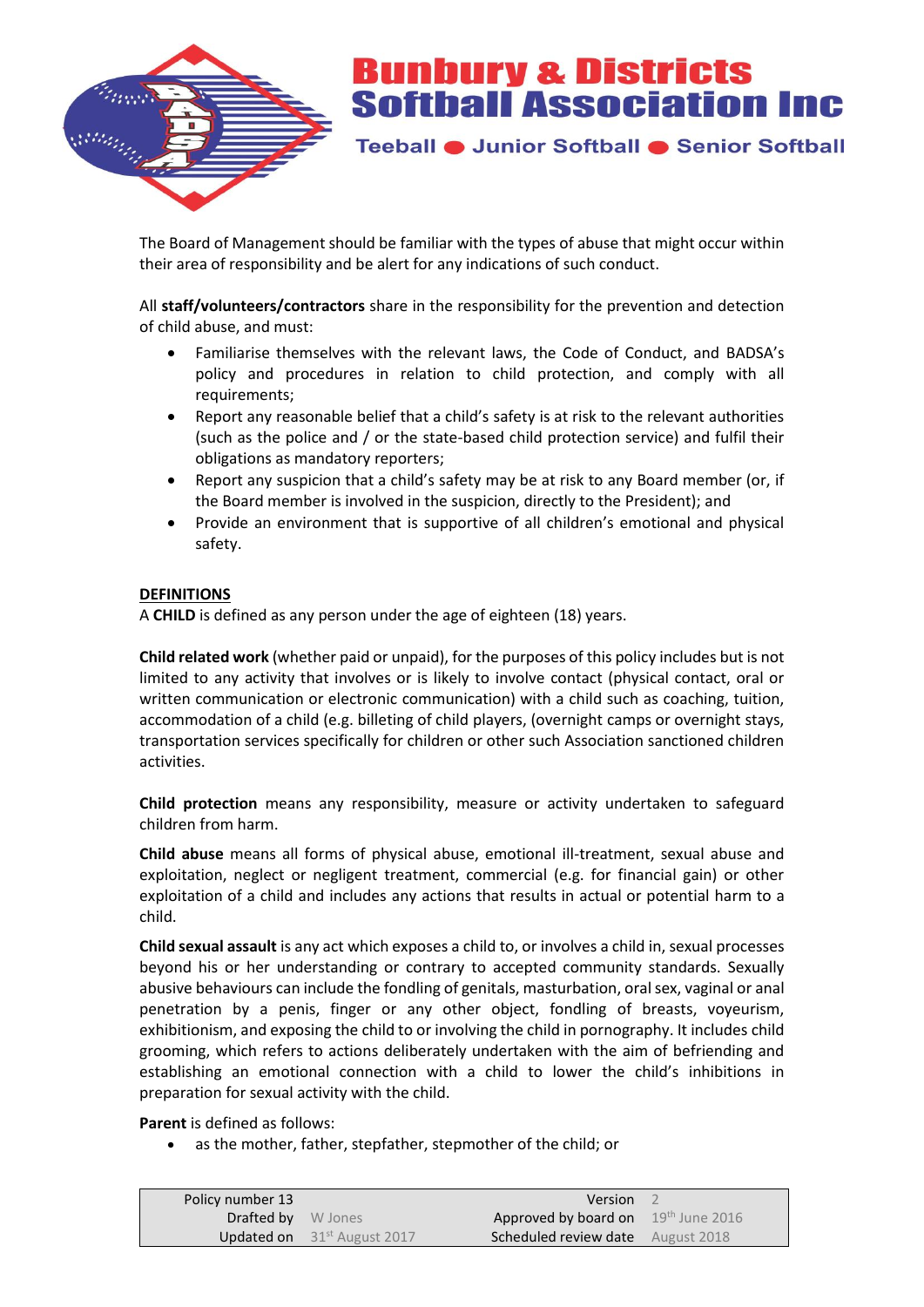

Teeball · Junior Softball · Senior Softball

- at law has responsibility for the long term care, welfare and development of the child; or the day-to-day care, welfare and development of the child (ie: Grandparent, Aunt, Uncle, Foster Carer); or
- is in a de facto relationship with a person referred to in either of the above; or
- is specified as the child's prospective adoptive parent under the *Adoption Act 1994*  (WA).

**Reasonable grounds for belief** is a belief based on reasonable grounds that child abuse has occurred when all known considerations or facts relevant to the formation of a belief are taken into account and these are objectively assessed. Circumstances or considerations may include the source of the allegation and how it was communicated, the nature of and details of the allegation, and whether there is any other related matters known regarding the alleged perpetrator.

A 'reasonable belief' or a 'belief on reasonable grounds' is not the same as having proof, but is more than mere rumour or speculation.

A reasonable belief is formed if a reasonable person believes that:

- **(a)** The child is in need of protection,
- **(b)** The child has suffered or is likely to suffer "significant harm as a result of physical injury",
- **(c)** The parents are unable or unwilling to protect the child.

A 'reasonable belief' is formed if a reasonable person in the same position would have formed the belief on the same grounds. For example, a 'reasonable belief' might be formed if:

- **(a)** A child states that they have been physically or sexually abused;
- **(b)** A child states that they know someone who has been physically or sexually abused (sometimes the child may be talking about themselves);
- **(c)** Someone who knows a child states that the child has been physically or sexually abused;
- **(d)** Professional observations of the child's behaviour or development leads a professional to form a belief that the child has been physically or sexually abused or is likely to be abused; and/or
- **(e)** Signs of abuse lead to a belief that the child has been physically or sexually abused.

#### **APPOINTMENTS OF NEW PERSONNEL**

BADSA will undertake recruitment and screening process for all coaches and volunteers which aims to:

- Promote and protect the safety of all children under the care of the organisation;
- Identify the safest and most suitable people who share BADSA's values and commitment to protect children; and

| Policy number 13          |                                         | Version <sub>2</sub>                     |  |
|---------------------------|-----------------------------------------|------------------------------------------|--|
| <b>Drafted by</b> W Jones |                                         | Approved by board on 19th June 2016      |  |
|                           | <b>Updated on</b> $31^{st}$ August 2017 | <b>Scheduled review date</b> August 2018 |  |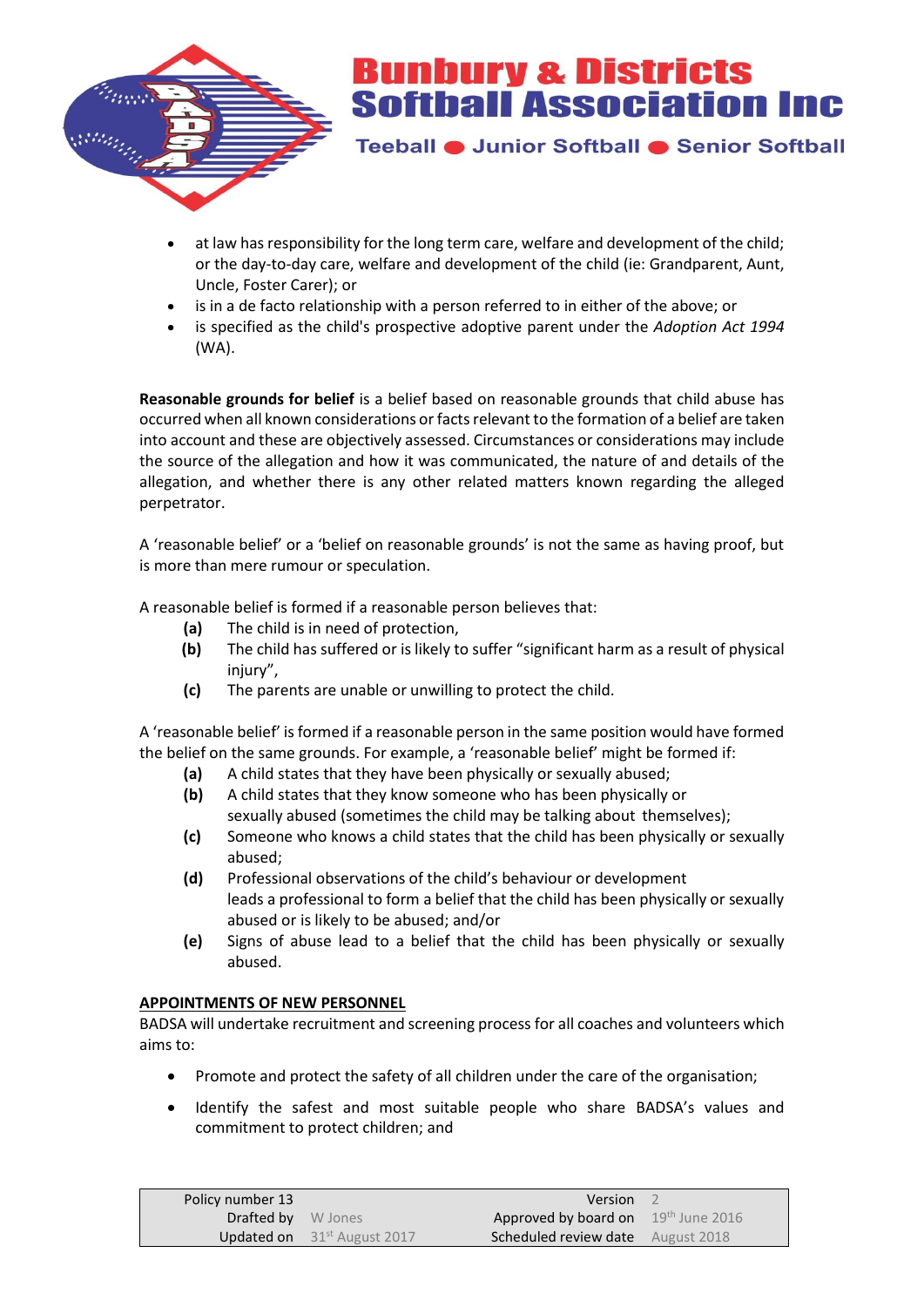

Teeball · Junior Softball · Senior Softball

 Prevent a person from working within the Bunbury & Districts Softball Association if they pose a risk to children.

Bunbury & Districts Softball Association requires all coaches/volunteers to pass through the organisation's recruitment and screening processes prior to commencing their engagement with Bunbury & Districts Softball Association.

Bunbury & Districts Softball Association will undertake reference checks as part of the screening process.

Once engaged, coaches/volunteers must review and acknowledge their understanding of this Policy.

#### **RISK MANAGEMENT**

Bunbury & Districts Softball Association will ensure that child safety is a part of its overall risk management approach.

#### **REQUIREMENTS**

As part of our commitment and to meet our obligations under the *Working with Children (Criminal Record Checking) Act 2004 (the Act)* the following requirements must be meet.

All BADSA volunteers (Board, committee members, staff and coaches) who are directly involved in working with children will be required to have a National Volunteer Police check or a valid Working with Children Check (WWC).

BADSA will conduct annual reviews of any National Volunteer Police checks that are required by the Association.

#### **National Volunteer Police Check**

The National Volunteer Police Check is designed to assist organisations adequately screen volunteers in working positions of financial trust or involved in working with children

Any BADSA parent, volunteer or member must have a valid WWC when carrying out childrelated work in connection with an over-night camp.

Associated costs for applying for A Working With Children card is the responsibility of the applicant as it can be used State wide in any other role with any other organisation. BADSA will however cover the costs of a National Police Check for Volunteers which is a screening service specific to BADSA only and cannot be used for any other organisation..

BADSA has developed a flow diagram to guide the Association when undertaking the screening process of its volunteers. *(Member Screening for Bunbury & Districts Softball Association Inc.)*

| Policy number 13          |                                         | <b>Version</b> 2                         |  |
|---------------------------|-----------------------------------------|------------------------------------------|--|
| <b>Drafted by</b> W Jones |                                         | Approved by board on 19th June 2016      |  |
|                           | <b>Updated on</b> $31^{st}$ August 2017 | <b>Scheduled review date</b> August 2018 |  |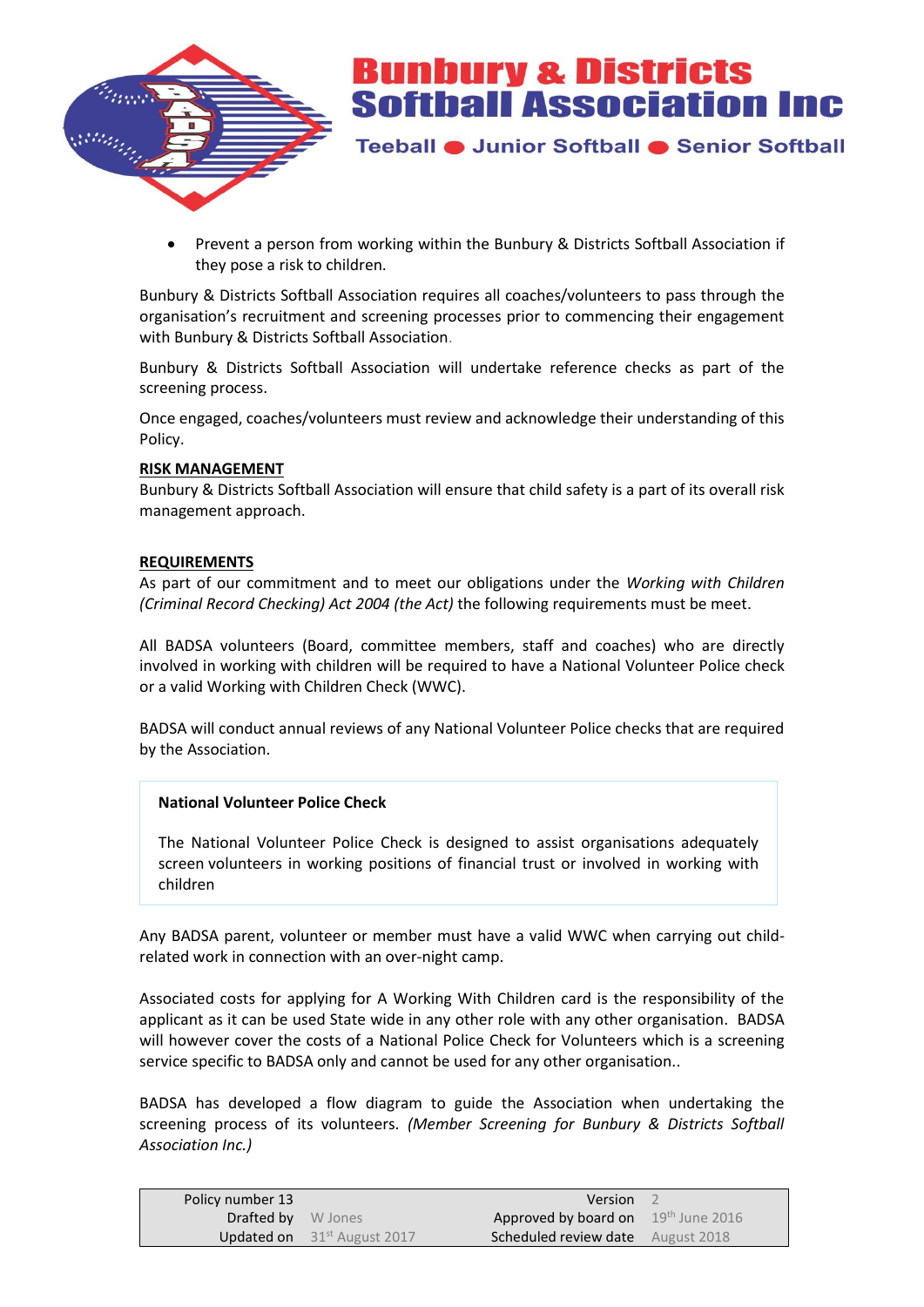

Teeball ● Junior Softball ● Senior Softball

#### **REPORTING**

Any member, coach, volunteer or parent who has grounds to suspect abusive activity must immediately notify any Board member and complete a BADSA Child Abuse Report form *(BADSA form number 3)*.

#### **INVESTIGATING**

If the appropriate child protection service or the police decide to conduct an investigation of this report, all members, parents, contractors or volunteers must co-operate fully with the investigation.

Whether or not the authorities decide to conduct an investigation, the President will consult with the authorities to determine whether an internal investigation is appropriate. If it is decided that such an investigation will not conflict with any proceeding of the authorities, the President may decide to conduct such an investigation. All members, parents, contractors and volunteers must co-operate fully with the investigation.

Any such investigation will be conducted according to the rules of natural justice. The President will make every effort to keep any such investigation confidential; however, from time to time other members of BADSA may need to be consulted in conjunction with the investigation.

After an initial review and a determination that the suspected abuse warrants additional investigation, the President shall coordinate the investigation with the appropriate investigators and / or law enforcement officials.

#### **RESPONDING**

If it is alleged that a member of the Association, Coach ,contractor or a volunteer may have committed an offence or have breached the organisation's policies or its Codes of Conduct the person concerned may be stood down (with pay, where applicable) while an investigation is conducted.

If the investigation concludes that on the balance of probabilities an offence (or a breach of the organisation's policies or Code of Conduct) has occurred then disciplinary action may follow, up to and including cessation of involvement with the Association and /or termination of membership. The findings of the investigation will also be reported to any external body as required.

#### **PRIVACY**

All personal information considered or recorded will respect the privacy of the individuals involved unless there is a risk to someone's safety. BADSA will have safeguards and practices in place to ensure any personal information is protected.

| Policy number 13          |                                         | <b>Version</b> 2                         |  |
|---------------------------|-----------------------------------------|------------------------------------------|--|
| <b>Drafted by</b> W Jones |                                         | Approved by board on 19th June 2016      |  |
|                           | <b>Updated on</b> $31^{st}$ August 2017 | <b>Scheduled review date</b> August 2018 |  |